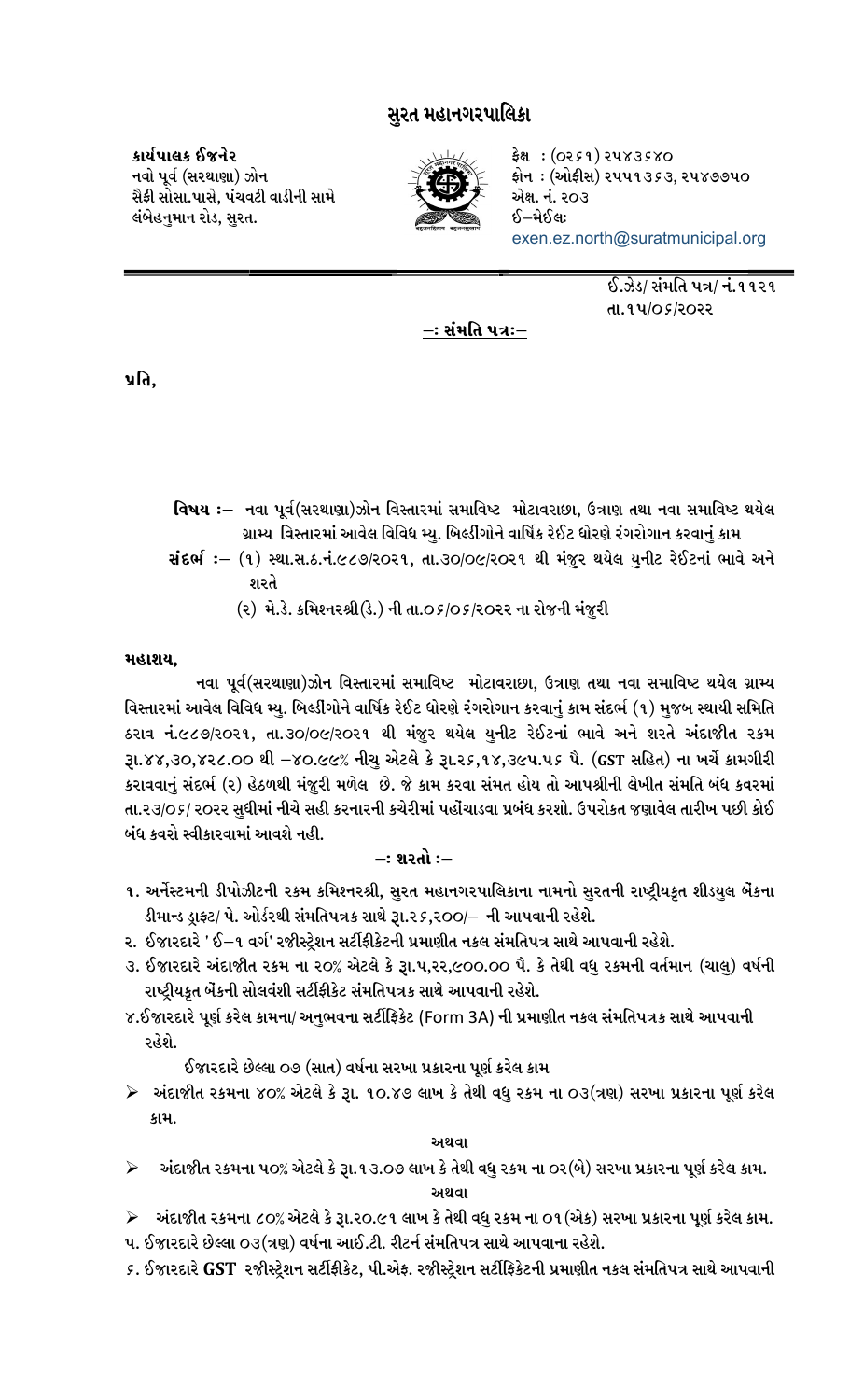રહેશે.

- ૭. ઈજારદારે પાન કાર્ડ રજુ કરવાનું રહેશે.
- ૮. ઈજારદારે શીડયુલ–બી માં જણાવેલ ભાવ અને ટેકનીકલ બીડની શરતોને બંધનકર્તા રહેશે.
- ૯. કોઈપણ તથા બધાજ સંમતિપત્ર ૨દ કરવાનો અધિકાર સુરત મહાનગરપાલિકાને અબાધિત રહેશે તે અંગે કોઈ પણ કારણો આપવામાં આવશે નહી.
- ૧૦. તમામ પ્રકારના વેરા / સરકારી ટેક્ષ ઈજારદારે ભોગવવાનાં રેહેશે.
- ૧૧. તમામ સરકારી/ અર્ધ સરકારી લાગુ પડતા કાયદાનું ઈજારદારે પાલન કરવાનું રહેશે.
- ૧૨. સદર કામગીરી બાબતે અત્રેના હાઉસીંગ વિભાગના ટેકનીકલ સ્ટાફનો સંપર્ક કરવો.
- ૧૩. સદર કામગીરી ઉકત મંજુર થયેલ ટેન્ડરના Detiled Technical Specification મુજબ કરવાની રહેશે.

-SD-

કાર્યપાલક ઈજનેર નવો પૂર્વ ઝોન(સરથાણા) સુરત મહાનગરપાલિકા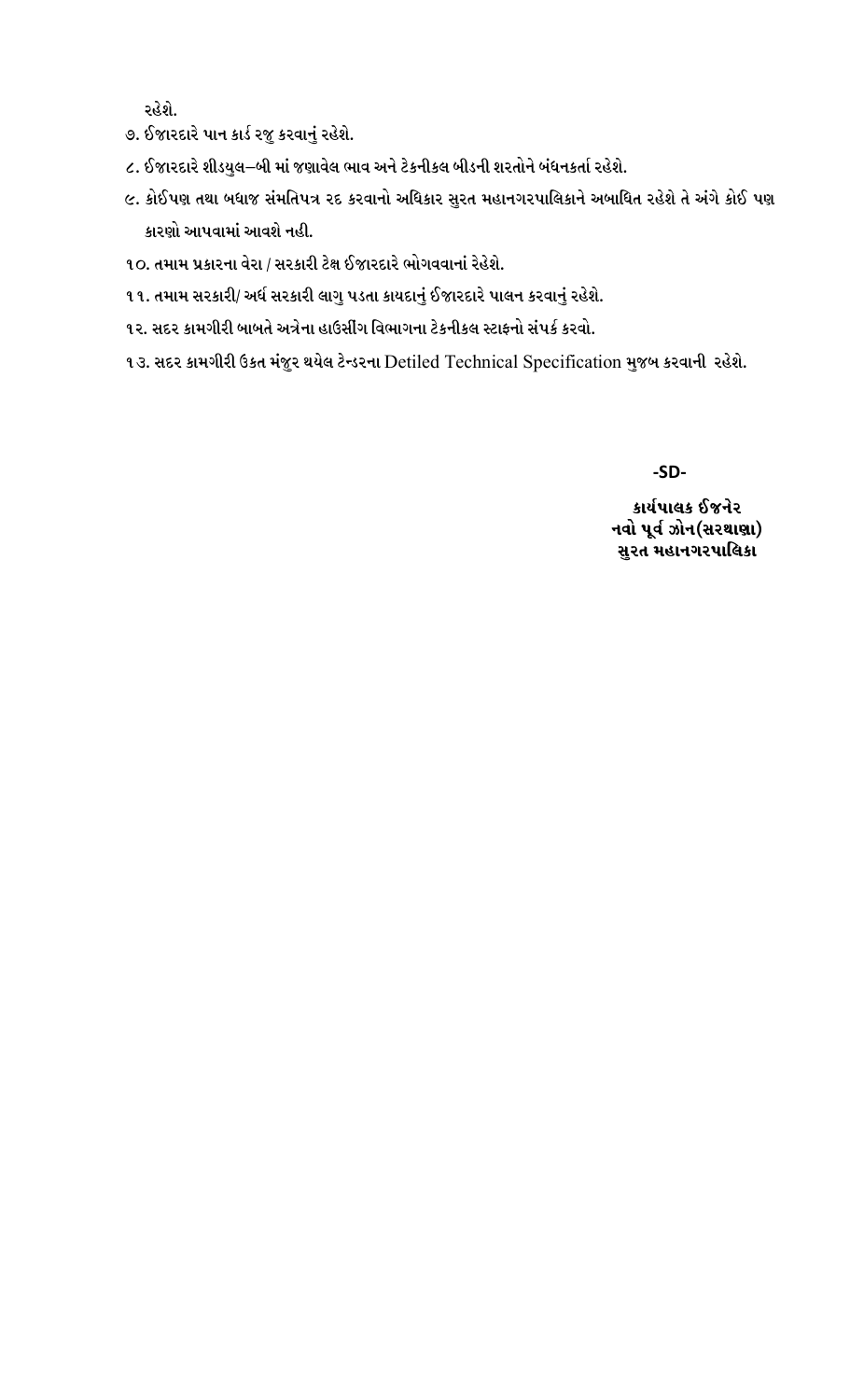## SURAT MUNICIPAL CORPORATION NEW EAST ZONE (SARTHANA)

#### NAME OF WORK :-ANNUAL RATE CONTRACT OF COLOUR WORK FOR VARIOUS MUNICIPAL BUILDING OF MOTAVARACHHA- UTRAN AND NEW ADDED VILLAGE AREA IN NEW EAST ZONE (SARTHANA), SURAT.

| <b>SCHEDULE - B</b> |                                                                                                                                                                                                                                                                                                                                                                                                                                                                                                 |                                      |                              |                              |                                      |
|---------------------|-------------------------------------------------------------------------------------------------------------------------------------------------------------------------------------------------------------------------------------------------------------------------------------------------------------------------------------------------------------------------------------------------------------------------------------------------------------------------------------------------|--------------------------------------|------------------------------|------------------------------|--------------------------------------|
| <b>ITEM</b>         |                                                                                                                                                                                                                                                                                                                                                                                                                                                                                                 |                                      | <b>RATE</b>                  |                              | <b>AMOUNT</b>                        |
| No.                 | ITEM                                                                                                                                                                                                                                                                                                                                                                                                                                                                                            | <b>QUANTITY</b>                      | Rs. Ps.                      | <b>PER</b>                   | Ps.<br>Rs.                           |
|                     |                                                                                                                                                                                                                                                                                                                                                                                                                                                                                                 |                                      |                              |                              |                                      |
| 1                   | White Washing with lime on wall<br>surface to give an even shade &<br>surface incl. throughly brooming<br>the surface to remove dirt, dust<br>mortar drops & losse scales of lime<br>wash & other foreign matter Two<br>coats.                                                                                                                                                                                                                                                                  |                                      |                              |                              |                                      |
|                     | (A) walls                                                                                                                                                                                                                                                                                                                                                                                                                                                                                       | 100.00                               | 7.88                         | S.M.                         | 788.00                               |
|                     | (B) Ceiling                                                                                                                                                                                                                                                                                                                                                                                                                                                                                     | 100.00                               | 8.59                         | S.M.                         | 859.00                               |
|                     | ---do---- Extra Subsequant coat<br>over above Item                                                                                                                                                                                                                                                                                                                                                                                                                                              |                                      |                              |                              |                                      |
|                     | (A) walls                                                                                                                                                                                                                                                                                                                                                                                                                                                                                       | 100.00                               | 3.64                         | S.M.                         | 364.00                               |
|                     | (B) Ceiling                                                                                                                                                                                                                                                                                                                                                                                                                                                                                     | 100.00                               | 3.94                         | S.M.                         | 394.00                               |
| $\overline{2}$      | Colour washing with lime on wall<br>over & incl. a primary coat of white<br>washing to give an even shade &<br>surface incl. throughly brooming<br>the surface to remove all dirt, dust<br>mortar drops & loose scales of<br>wash<br>other<br>lime<br>&<br>foreign<br>matter. Two coats.<br>(A) walls<br>(B) Ceiling<br>---do---- Extra Subsequant coat<br>over above Item<br>(A) walls<br>(B) Ceiling                                                                                          | 100.00<br>100.00<br>100.00<br>100.00 | 7.88<br>9.29<br>5.05<br>6.36 | S.M.<br>S.M.<br>S.M.<br>S.M. | 788.00<br>929.00<br>505.00<br>636.00 |
| 3                   | Distempering two coats with oil<br>bound washable distemper<br>of<br>approved brand & manufacture &<br>of required shade on wall surface<br>to give an even shade over & incl.<br>a priming coat of alkali resistance<br>primer of approved brand after<br>throughly brushing the surface to<br>give an even shade and making<br>surface free from<br>the<br>mortar<br>droppings and other foreign matter<br>and including preparing the surface<br>even and smooth<br>(A) walls<br>(B) Ceiling | 10000.00<br>5000.00                  | 45.85<br>51.01               | S.M.<br>S.M.                 | 458,500.00<br>255,050.00             |
|                     |                                                                                                                                                                                                                                                                                                                                                                                                                                                                                                 |                                      |                              |                              |                                      |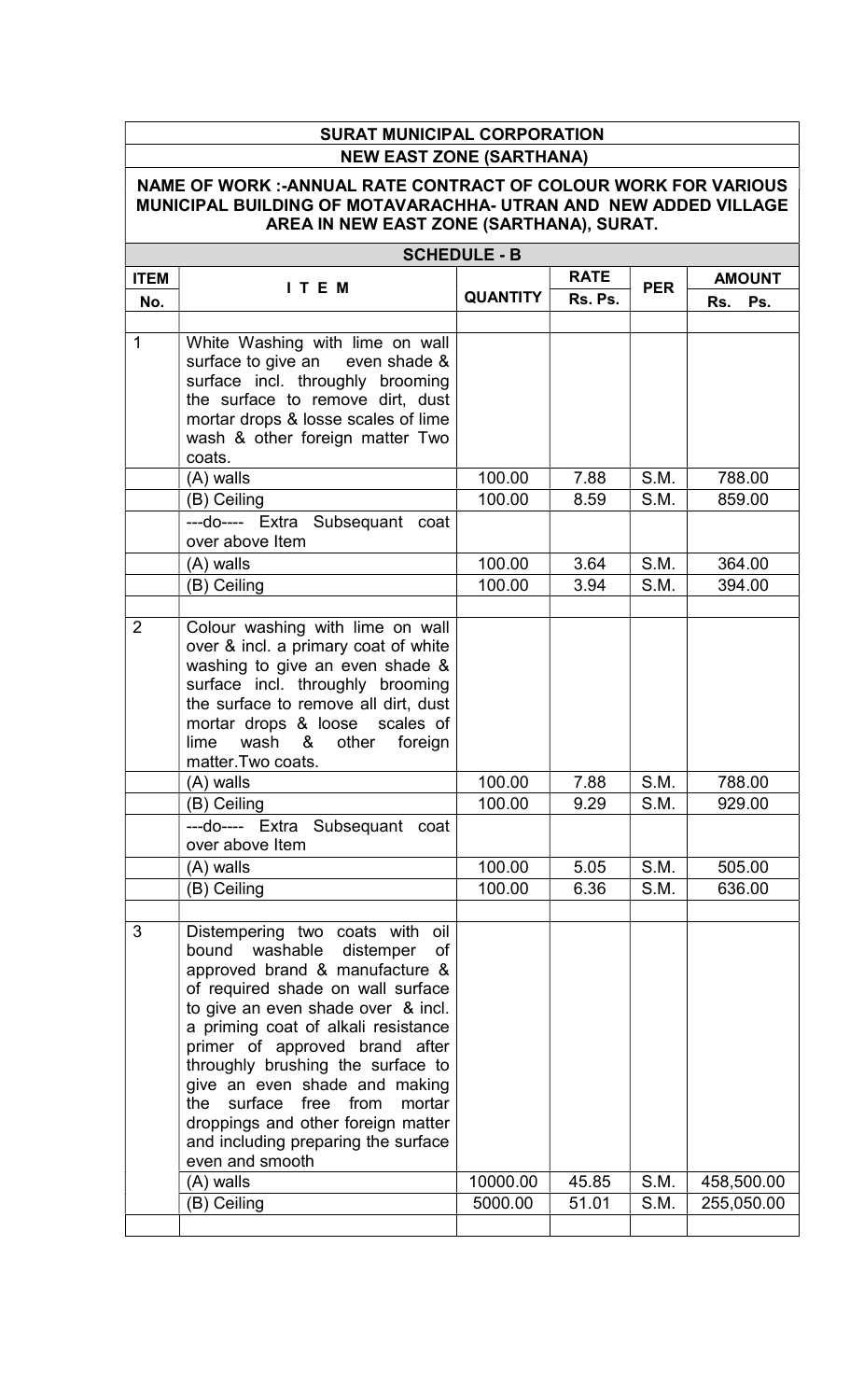| $\overline{4}$ | Applying cement primer & lapi<br>before applying colour to any new<br>surface, making surface even &<br>including cleaning<br>smooth<br>the<br>surface of all dirt, dust & foreign<br>matter (M.R.)                                                                                  | 5000.00  | 29.00 | S.M. | 145,000.00 |
|----------------|--------------------------------------------------------------------------------------------------------------------------------------------------------------------------------------------------------------------------------------------------------------------------------------|----------|-------|------|------------|
| 5              | Providing & applying textured matt<br>paint at all floor levels of approved<br>quality in two coats after thoroughly<br>brooming the wall or similar<br>surfaces to remove all dust dirt &<br>loose mortar droppings, Filling<br>Surface imperfections such<br>as<br>holes and crack | 2000.00  | 56.00 | S.M. | 112,000.00 |
| 6              | Wall painting with two coats of<br>acrylic emulsion plastic paint of<br>approved<br>brand over existing<br>surface to give an even shade &<br>surface free from mortar dropping<br>& other foreign matter & sand<br>papered smooth etc. comp.                                        | 15000.00 | 50.40 | S.M. | 756,000.00 |
| $\overline{7}$ | Applying priming coat over new<br>steel and other metal surface after<br>over and including preparing the<br>surface by throughly cleaning oil,<br>grease dirt and other foreign matter<br>and scoured with brushed fine steel<br>wool, scrapers and sand paper with<br>ready mixed  | 3000.00  | 22.22 | S.M. | 66,660.00  |
| 8              | Painting<br>two<br>coat<br>(excluding<br>priming coat) on new steel and<br>other metal surface with synthetic<br>enemal paint, burshing to give an<br>even shade including cleaning the<br>surface of all dirt, dust and other<br>foreign matters.                                   | 3000.00  | 45.85 | S.M. | 137,550.00 |
| 9              | Painting<br>two<br>coats<br>(excluding<br>priming coat) on New wood & wood<br>based surface with enamel paint to<br>give an even shade & surface incl.<br>cleaning of all dirt, dust & other<br>foreign matter.                                                                      | 2000.00  | 56.16 | S.M. | 112,320.00 |
| 10             | Painting<br>coats<br>(excluding<br>two<br>priming coat) on previously painted<br>wood & wood based surface with<br>enamel paint to give an even<br>shade & surface incl. cleaning of all<br>dirt, dust & other foreign matter.                                                       | 2000.00  | 52.92 | S.M. | 105,840.00 |
| 11             | Polishing with french polished on<br>New wood & wood based surface<br>to give an even surface<br>incl.<br>cleaning the surface of all dirt, dust<br>& sand papered smooth incl. a cost<br>of wood filler.                                                                            | 500.00   | 86.15 | S.M. | 43,075.00  |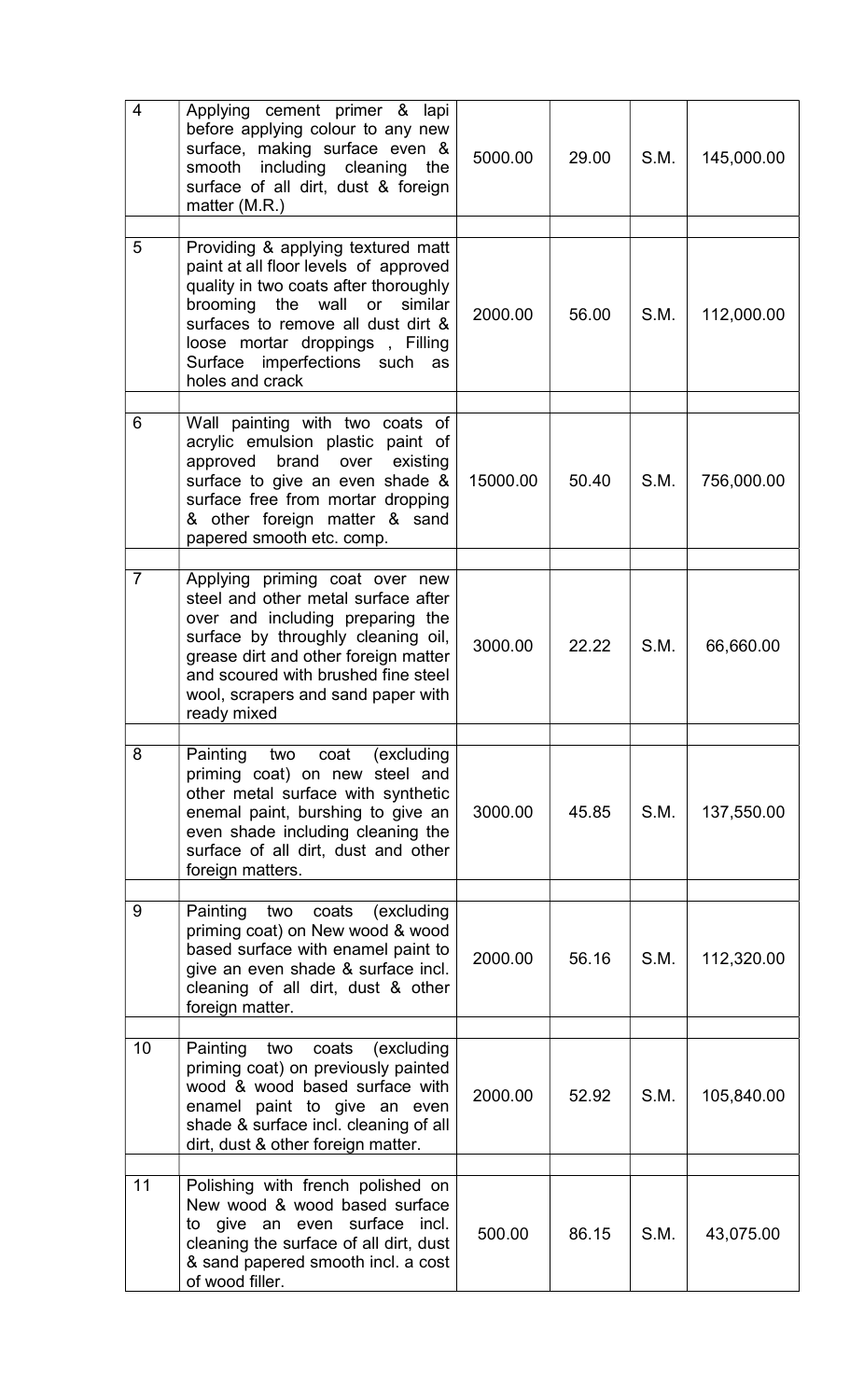| 12 | Polishing with french polished on<br>previously polishing wood & wood<br>based surface to give an even<br>surface incl. cleaning the surface of<br>all dirt, dust & sand papered<br>smooth incl. a cost of wood filler.                                                                                                                                                                                                                                                                                                                                                                                                                                                                                                                                                                                                                                                                                                                                                                                                                                                                                                                                                                                                                                                                                                                            | 500.00   | 44.34 | S.M. | 22,170.00    |
|----|----------------------------------------------------------------------------------------------------------------------------------------------------------------------------------------------------------------------------------------------------------------------------------------------------------------------------------------------------------------------------------------------------------------------------------------------------------------------------------------------------------------------------------------------------------------------------------------------------------------------------------------------------------------------------------------------------------------------------------------------------------------------------------------------------------------------------------------------------------------------------------------------------------------------------------------------------------------------------------------------------------------------------------------------------------------------------------------------------------------------------------------------------------------------------------------------------------------------------------------------------------------------------------------------------------------------------------------------------|----------|-------|------|--------------|
| 13 | Painting two coats of enamel paint<br>(Excluding priming coat) over<br>previously painted wall with even<br>shade & surface after removing<br>dirt, dust foreign matter<br>etc.<br>comp.(M.R.)                                                                                                                                                                                                                                                                                                                                                                                                                                                                                                                                                                                                                                                                                                                                                                                                                                                                                                                                                                                                                                                                                                                                                     | 7000.00  | 50.00 | S.M. | 350,000.00   |
| 14 | Painting two coats of enamel paint<br>over priming coat after removing<br>whitewash/colourwash<br>entire<br>surface dirt, dust foreign matter &<br>also incl. preparing the surface<br>even & sand papered smooth etc.<br>comp.(M.R.)                                                                                                                                                                                                                                                                                                                                                                                                                                                                                                                                                                                                                                                                                                                                                                                                                                                                                                                                                                                                                                                                                                              | 6000.00  | 60.00 | S.M. | 360,000.00   |
| 15 | Providing & applying two coats of<br>weather shield max paint (3 coats<br>may be required in case of darker<br>colours.) of ICI Dulux or Apex<br>Ultima of Asian Paint including<br>applying exterior acrylic primer coat<br>as per manufacturers specification<br>and directions in shade and colour<br>approved by architects, on exterior<br>surfaces of the building including<br>scaffolding, preparing the surface,<br>watering, curing etc. complete and<br>as directed by the architects and<br>manufacturers.<br><b>Surface</b><br><b>Preparation:</b> surface is thoroughly<br>clean, dry and free from all loose<br>dirt, chalk, grease, fungi, algae and<br>flaking paint. This can be achieved<br>by brushing with a wire/ stiff coir<br>brush, followed by water jetting if<br>required. Fill up all minor cracks<br>and defects with white cement and<br>sand mixture in the ratio 1:3. For<br>application on previously painted<br>wall, previous coatings of paint<br>must be thoroughly scraped off and<br>Clean the surface thoroughly using<br>wire brushes.<br>Priming: Apply a liberal coat of<br>exterior acrylic primer and allow it<br>to dry for 4-5 hours. Application of<br>not<br>recommended.<br>putty<br>is<br>Minimum 4-6 hours duration<br><b>is</b><br>required between each coat of<br>weather shield max paint | 20000.00 | 74.00 | S.M. | 1,480,000.00 |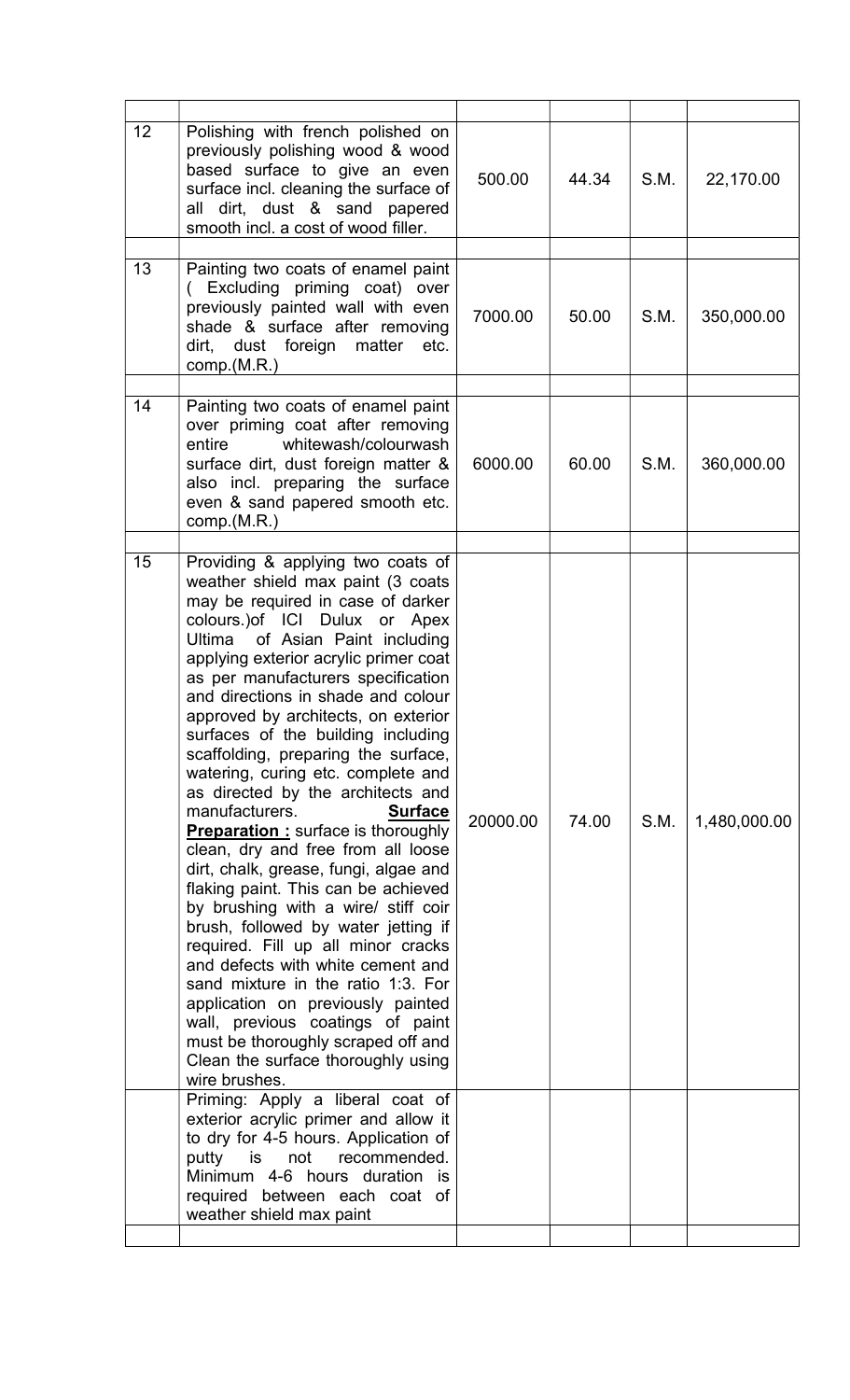| 16 | Providing & applying two coats of<br>Super coat Semi Acrylic Exterior<br>Paint(3 coats may be required in<br>case of darker colours.) of ICI Dulux<br>or Apex Ultima of Asian Paint<br>including applying exterior acrylic<br>primer coat as per manufacturers<br>specification and | 500.00 | 42.00 | S.M.             | 21,000.00    |
|----|-------------------------------------------------------------------------------------------------------------------------------------------------------------------------------------------------------------------------------------------------------------------------------------|--------|-------|------------------|--------------|
|    |                                                                                                                                                                                                                                                                                     |        |       | <b>Total Rs.</b> | 4,430,428.00 |
|    | As per Std.Comm. Res. No.987/2021, Dt.30/09/21 Unit rate Tender-<br>40.99% below                                                                                                                                                                                                    |        |       | 1,816,032.44     |              |
|    | <b>Total Tender Amount Rs.</b>                                                                                                                                                                                                                                                      |        |       |                  | 2,614,395.56 |

**Contractor Sign. Contractor Sign. Executive Engineer** New East Zone(Sarthana) Surat Municipal Corporation